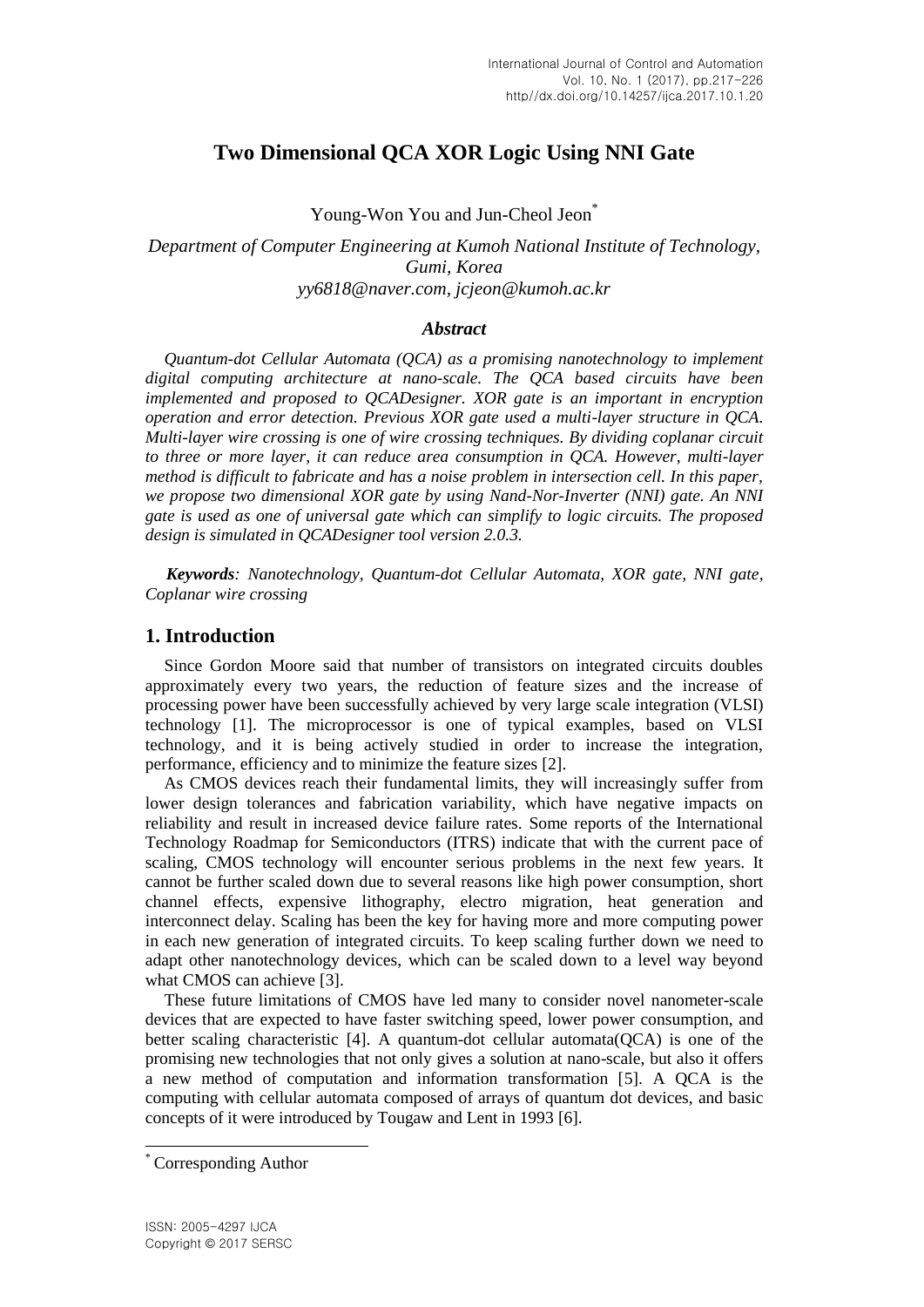The QCA concept represents an approach to binary computing which may be more suited to nano-scale implementation than conventional transistors and current switches [7]. QCA based circuits have an advantage of high speed, high integrity and low power consumption and also QCA circuits have an advantage of high parallel processing [8]. Recent work showed that QCA can achieve high density, fast switching speed, and room temperature operation [9, 10]. In recent years, various QCA based combinational circuit designs such as multiplier [11], full adder [12], binary converter [13], full comparator [14], subtractor [15] have been proposed. QCA cell is a basic element, and composed of four dots and two excess electrons. These electrons can tunnel between dots due to columbic repulsion and diagonally occupy corners of the cell, hence leading to two stable arrangements for QCA cell [16]. It is possible to construct majority gate, inverter and logic circuit by arranging QCA cells.

Exclusive-OR (XOR) can be used in error detection and cryptography encryption. Various XOR gate has been proposed but has problem of multi-layer. Multi-layer crossovers are not easy to fabricate due to the multiple layer structure, and the cost to fabricate a multi-layer crossover is expected to be significantly greater than that of a coplanar crossing [17]. On the other hand, most of conventional XOR design proposed smaller and faster circuits by locating input or output location at the internal circuit. It causes scalability problem that needs wire crossing or multi-layer to extend circuits in QCA. In this paper, we propose a QCA structure of the XOR gate using NNI gate.

The paper has been organized in five sections. In Section 2, a brief technical background for QCA operation and previous research on QCA NNI and XOR design are presented. In Section 3, the proposed XOR gate is presented and the properties of the proposed XOR design are discussed. Conclusions are offered in Section 5.

# **2. Related Work**

#### **2.1. QCA Basic**

QCA circuit composes of arrays of identical cells, with each cell containing four quantum wells, or dots. Each cell contains two electrons, which are allowed to tunnel between dots but are not allowed to leave the cell. Although QCA cells switch states internally via quantum-mechanical tunneling of electrons between quantum dots, the electronic configuration of a QCA array is determined by the classical Coulombic repulsion between electrical charges [18].



**Figure 1. QCA Basic Concept: (a) QCA Standard Cell, (b) 45° Rotated Cell and (c) Two Wires Based Standard Cell and 45° Rotated Cell [19]**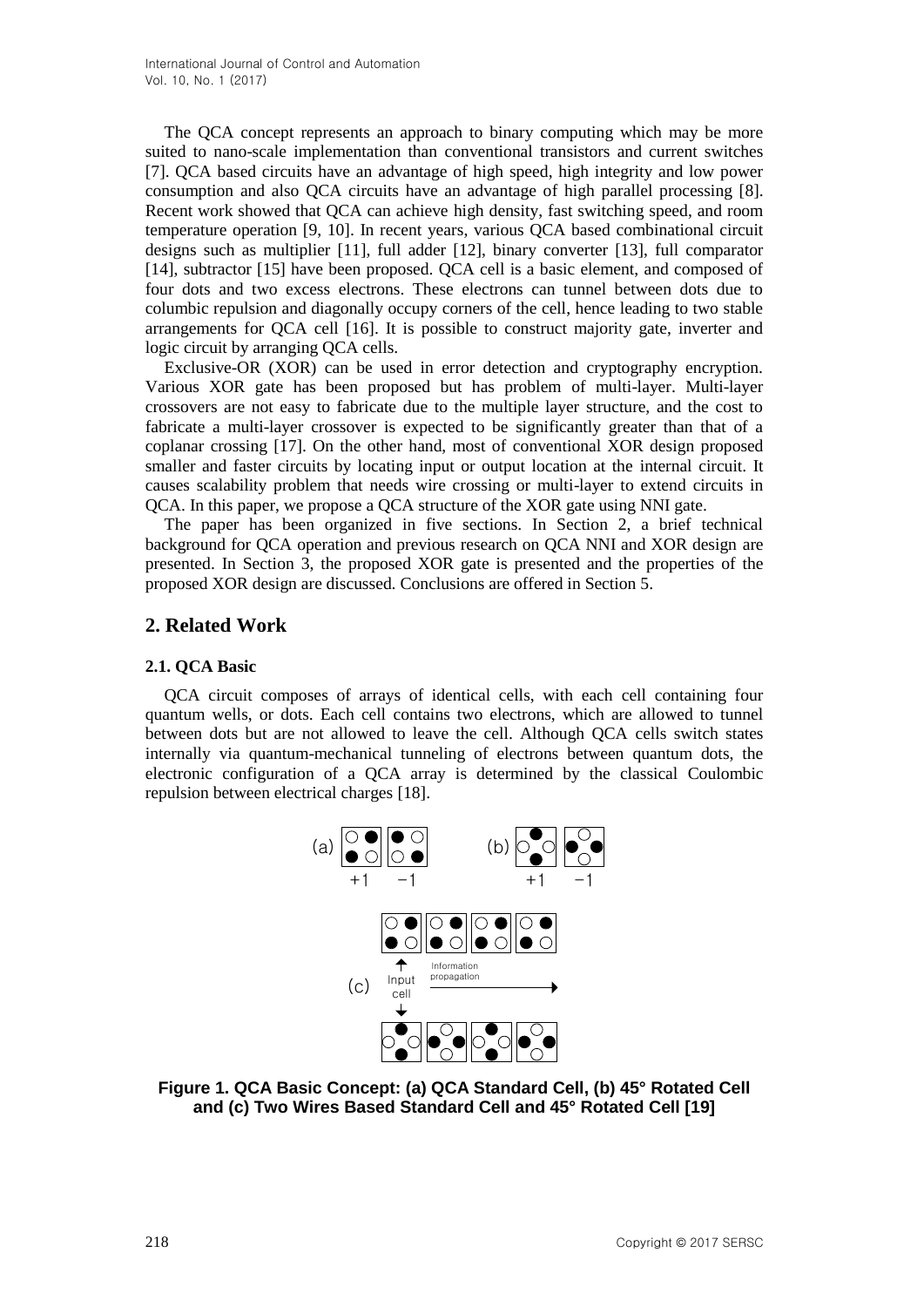

**Figure 2. Multi-Layer Wire Crossing**



**Figure 3. Various Types of Inverter Gate: (a) Robust Inverter, (b) Simplest Inverter, (c) Inverter using 45 Degrees Rotated Cells and (d) Inverter Using Three Cells**

Due to Coulomb repulsion, the two excess electrons always occupy diagonally opposite dots as shown in Figure 1 (a). There are two configurations with energetically equivalent polarizations designated as  $+1(1)$  and  $-1(0)$ . Tunneling out of a cell is suppressed due to high inter-cell barriers. In a second type of QCA cells, the dots are located at the middle of the sides of cells as shown in Figure 1 (b). 45 degree rotated cells induce the additional space between cells. It significantly decreases the energy separation between the ground state and the first excited state, which degrades the performance of such a device in terms of maximum operating temperature, resistance to entropy, and minimum switching time [20]. The wires constructed using the two types of cells are shown in Figure 1 (c). It is like a contiguous array of QCA cells in physical sense. The effect of applied input signal on the first cell moves to the second and it is polarized by the induced polarity of the first cell, from second cell the effect moves to the third and the polarization moves forward accordingly [21].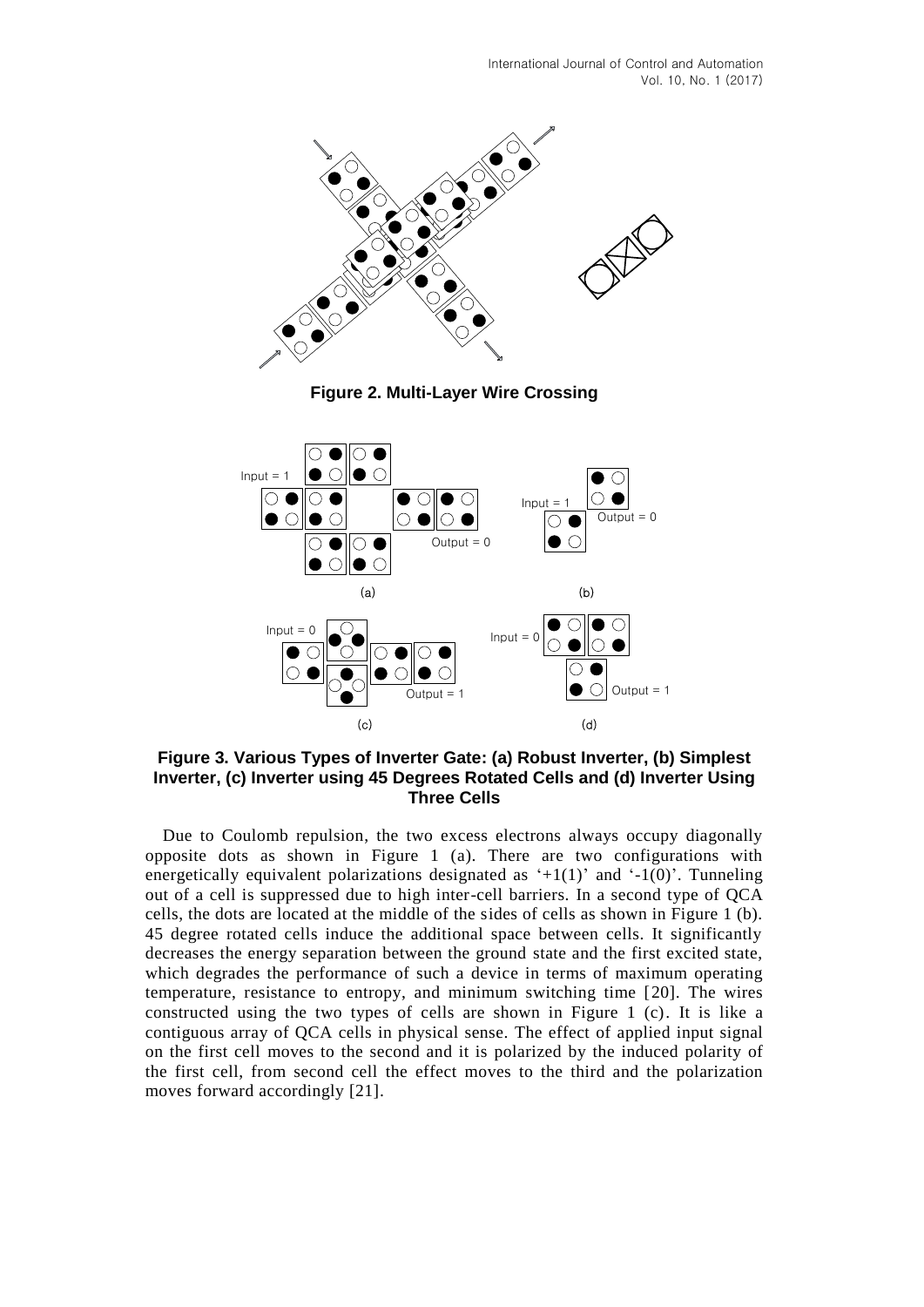

**Figure 4. Two Types of Majority Gate: (a) Majority Gate (output is 1) and (b) Majority Gate (output is 0)** 

Figure 2 shows multi-layer wire crossing. The central part of multi-layer structure, three cells can be represented to the right symbol in QCADesigner. Two cells which include round circle are bridge cells between layers and middle cell is intersection cell. This technique can reduce circuit area however there exists problems that noise problem at intersection cell and fabrication. Four types of QCA inverter are shown in Figure 3. An inverter is usually formed by placing the cells with only their corners touching. The electrostatic interaction is inverted, because the quantum dots corresponding to different polarizations are misaligned between the cells [5]. Figure 3 (a) shows a robust inverter. By dividing an input to two wires, it can make stronger output signal. Figure 3 (b) is simple inverter and Figure 3 (c) inverter uses 45 degrees rotated cells. Figure 3 (d) uses three cells and makes to propagate signals both horizontal wire and vertical wire.

A majority gate is one of basic building blocks in QCA. Two layouts of a QCA majority gate are shown in Figure 4. A majority gate has three inputs and one output. The output is decided by majority of three input values. Figure 4 (a) shows that two inputs are  $'1'$  and one input is  $'0'$  so output is  $'1'$ . Figure 4 (b) also shows output is "0". By fixing the polarization of one input cell, it can be AND or OR gate. If an input cell is fixed to "1", the majority function of two inputs performs as AND gate, and if an input cell is fixed to "0", the majority function of two inputs performs as OR gate.

#### **2.2. QCA Clocking**

The adiabatic switching is firstly proposed by Lent *et al*. to remedy the metastable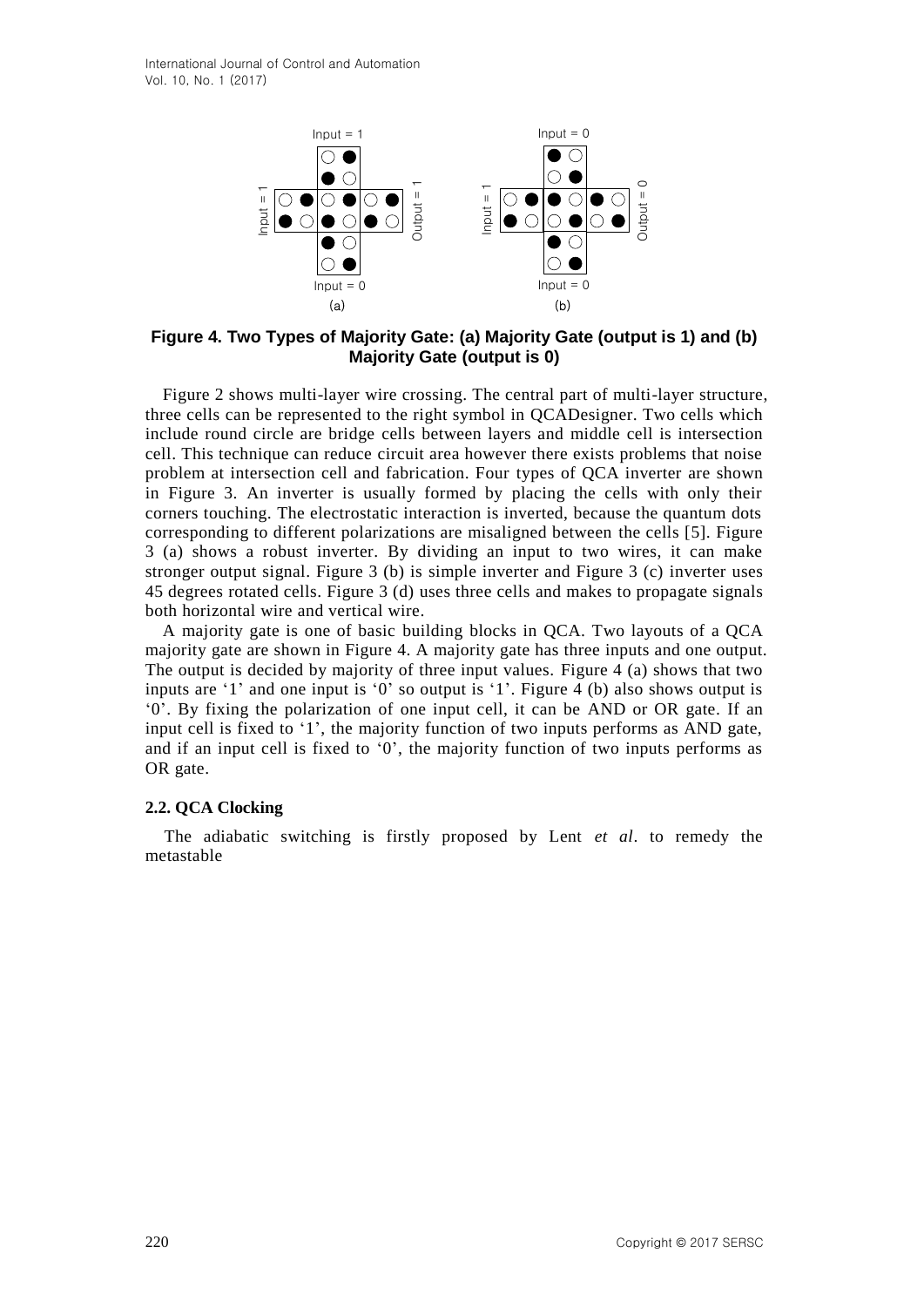

**Figure 5. QCA Clocking Phases within Clock Zones**

state which was one of the disadvantages of abrupt switching. QCA system will always remain in instantaneous ground state. This kind of switching is achieved by an underlying clocking circuit which needs only the slow discharging and charging of a capacitor [22]. As it is shown in Figure 5, QCA clocking concept can be realized with tracing of four phases (switch, hold, release and relax) over the four clock zones [23]. Considering a 90 degrees out of phase between successive phases, a QCA system is synchronized. In the switch phase, inter dot barriers are steadily raised and the electrons can transfer between dots. By taking a certain polarization value during the hold phase, when the inter-dot barriers are completely high, the cell can only bias the neighboring cells. In the release and relax phases, the cell will lose its polarization [24].

#### **2.3. QCA NNI Gate**

An NNI (Nand-Nor-Inverter) gate is a universal gate, and it is possible to perform various functions. This gate is as effective as the AOI gate, and it requires less overhead and variable than the AOI gate using a small space [24]. The logic expression for NNI is drawn in Equation (1) below. QCA NNI gate layout and simulation are shown in Figure 6. There are only four cells and without arranging an intermediate cell of the majority gate, and NNI gate can be performed as a Nand or Nor gate. The NNI function is shown in Table 1. When  $B = '1'$ , NNI gate performs as a Nand gate and when  $B = -1'$ , as a NOR gate.





**Figure 6. NNI Gate and Simulation Result [25]**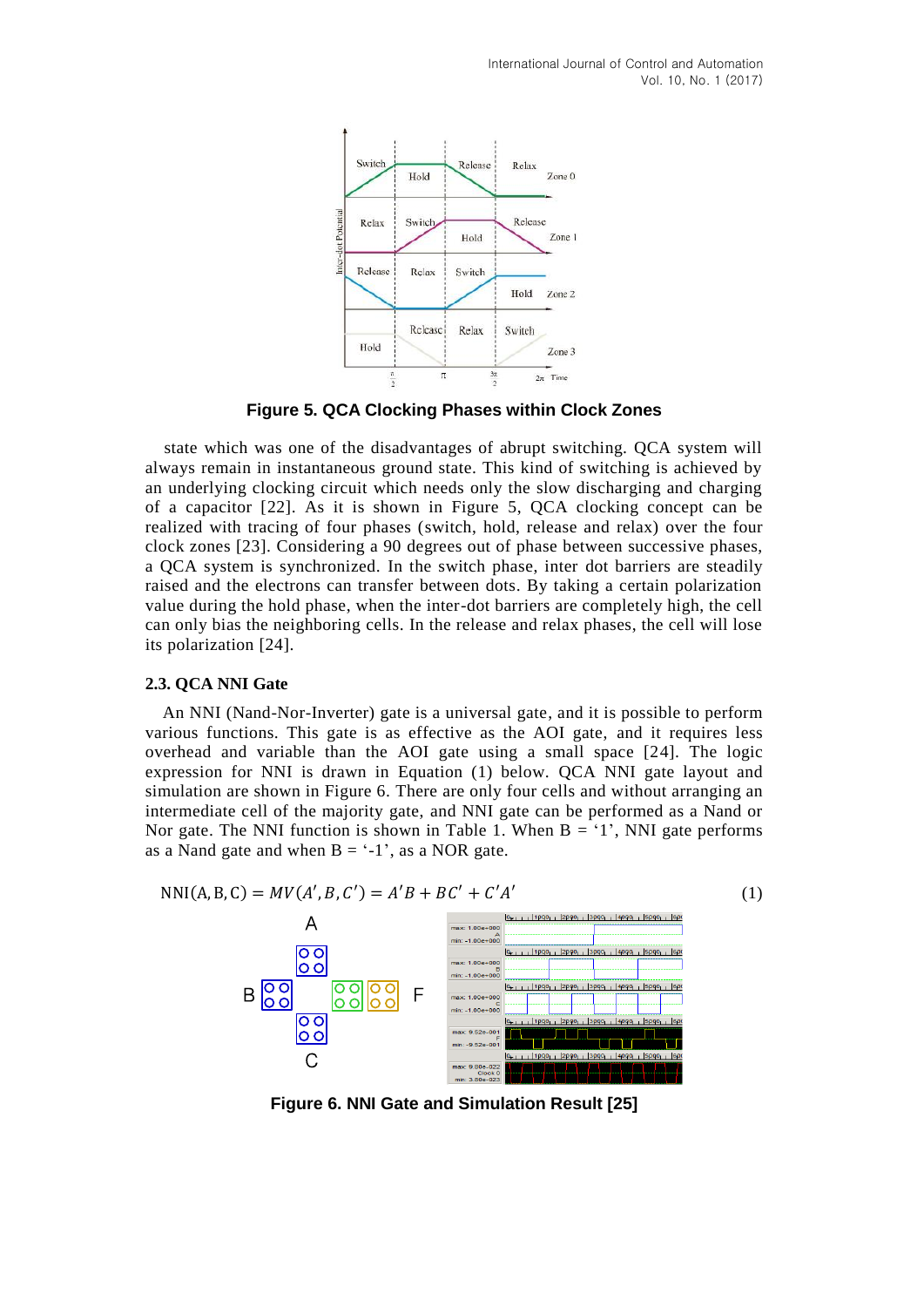| Fixed polarization | F                     | Function |
|--------------------|-----------------------|----------|
| $B = 1$            | (AC)'                 | Nand     |
| $B = -1$           | $(A+C)'$              | Nor      |
| $B = 1, C = 1$     | A'                    | Inverter |
| $B = 1, A = 1$     | $\mathbf{C}^{\prime}$ | Inverter |
| $B = 1, A = C$     | A'                    | Inverter |
| $A = C$            | A'                    | Inverter |
| $A = B$            | $\mathbf{C}^{\prime}$ | Inverter |
| $B = C$            | A'                    | Inverter |
| $A = -1, C = 1$    | B                     | Wire     |

# **Table 1. Function Realized by NNI Gate [25]**

#### **2.4. Previous XOR Gate**

Conventional block diagram and layout of Walus"s XOR gate are shown in Figure 7 and Figure 8 respectively [26]. Figure 7 shows a conventional XOR block diagram with OR gate and two AND gates. Input A' and B' of the diagram are inverted values. Walus"s QCA XOR gate and its simulation are shown in Figure 8. Walus"s XOR gate uses one AND gate and one OR gate. This gate uses multi-layer wire crossing to connect signal to input value. A fixed cell can be used as an AND gate or OR gate. The cell which is fixed to '-1' performs AND gate and affect to both wires propagation. In this result, two AND gates are reduced to one. The multi-layer design can reduce gate and circuit area but it is not easy to fabricate. Walus's XOR uses 83 cells and 4 clocks.



**Figure 7. Conventional XOR Block Diagram**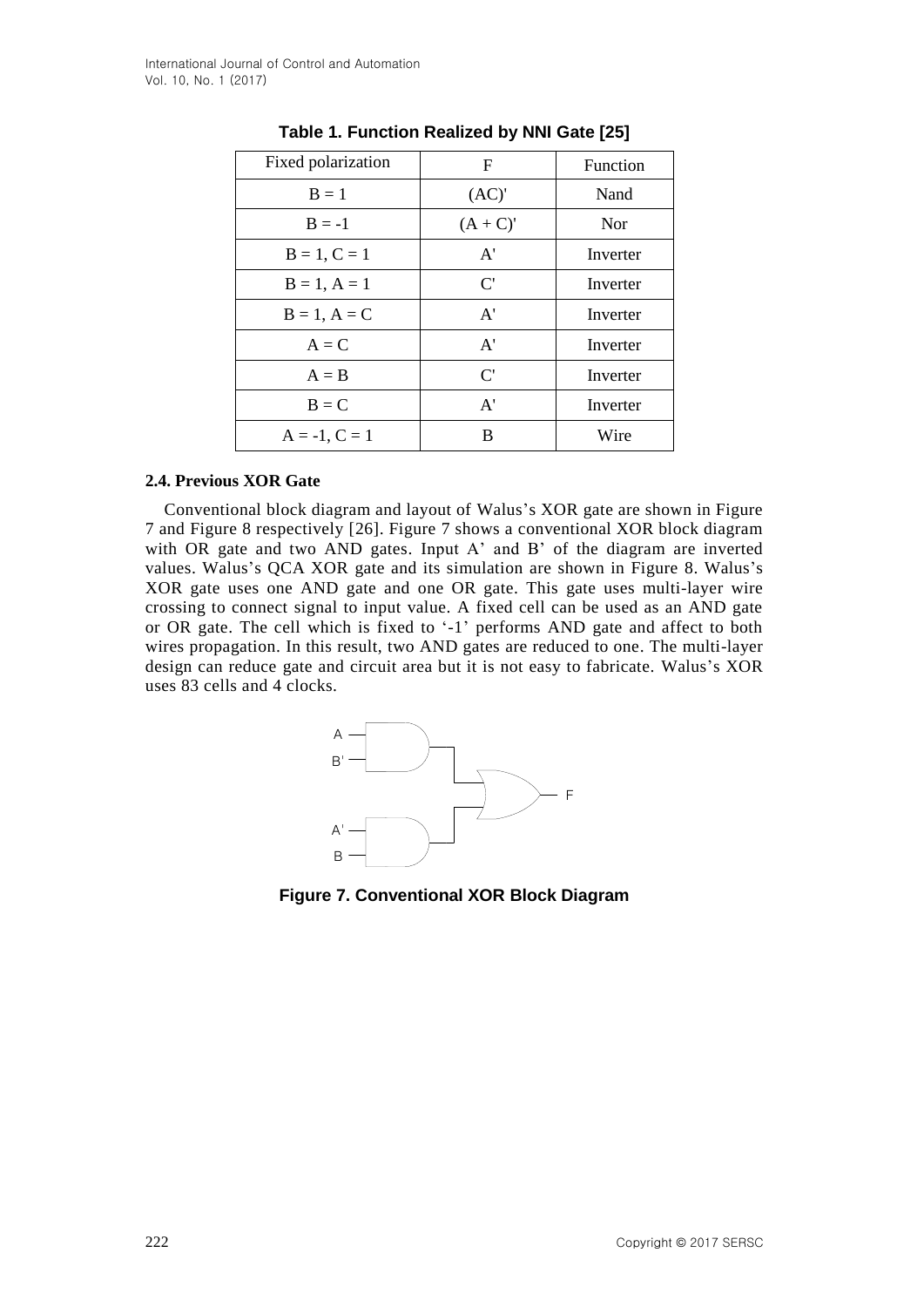

**Figure 8. Walus's QCA XOR Gate [26]**



**Figure 9. Beigh's QCA XOR Gate [27]**

Beigh"s QCA XOR gate and simulation shows in Figure 9 [27]. Input A and B are at the corner of wire and propagate signal to different direction. The XOR gate set input B to internal circuit. This method reduces wires but require a crossover in order to connect signal to input B. It is not suitable for large scale circuit design. Beigh's uses 52 cells and 5 clocks.

# **3. XOR Gate Design using NNI Gate and Analysis**

An XOR simple function is  $A \cdot \overline{B} + B \cdot \overline{A}$ . If we implement XOR using this expression, it needs a combination of AND gates, OR gates, and inverters. In many XOR expressions, we can implement an XOR gate using four Nand gates. The logic expressions for XOR are drawn in Equation (2) below. Figure 10 shows an XOR gate block diagram with two Nand gates and two NNI gates. An XOR gate can implement by four Nand gates and we replace two Nand gates to two NNI gates due to reduction of circuit area. A Nand gate consists of one And gate and one inverter but an NNI gate uses only four cells. Furthermore, it can perform as a Nand gate by fixing one input to value '1' and as part of XOR gate. The output is verified by comparing with truth table as shown 2.

The proposed XOR gate and its simulation result are shown in Figure 11. Each NNI gates has one fixed cell and perform as Nand gates. Two inverters in the XOR gate are in Figure 3 (d). These inverters reduce cell count and area and are suitable for small circuit. Proposed XOR gate uses 28 cells and 4 clocks.

$$
F_{XOR} = ((A \cdot (AB)')' \cdot (B \cdot (AB)')')'
$$
  
=  $(A \cdot (A' + B'))' \cdot (B \cdot (A' + B'))'$   
=  $((A' + B) \cdot (B' + A))'$  (2)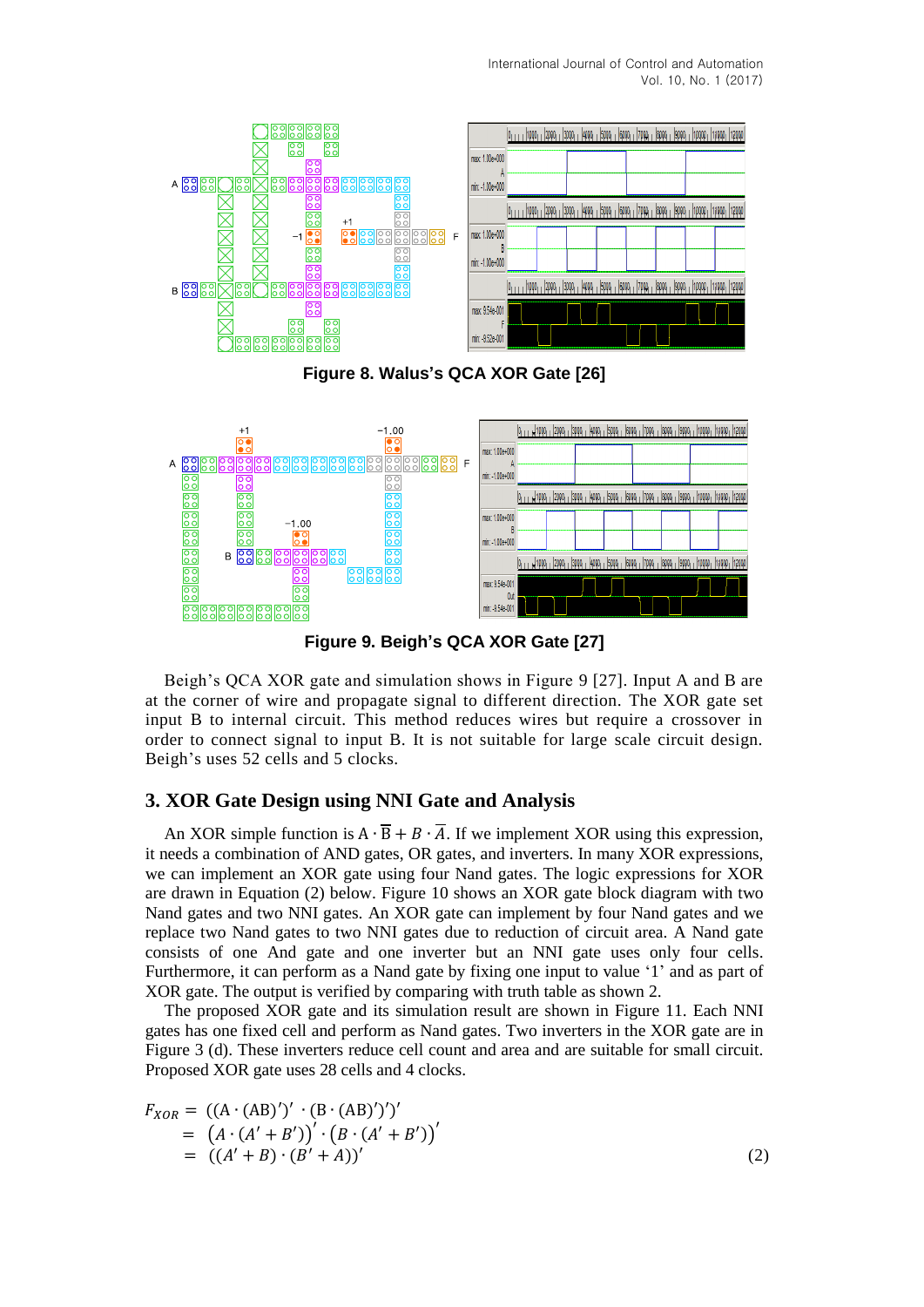$$
= (A + B)(A' + B')
$$
  
= A · B' + B · A'  
A  
A

**Figure 10. XOR Gate Block Diagram using NNI Gate [19]**

| $\mathbf{A}$     | $\, {\bf B}$     | ${\bf F}$        |
|------------------|------------------|------------------|
| $\boldsymbol{0}$ | $\boldsymbol{0}$ | $\boldsymbol{0}$ |
| $\overline{0}$   | $\mathbf{1}$     | 1                |
| 1                | $\boldsymbol{0}$ | 1                |
|                  | 1                | $\boldsymbol{0}$ |

**Table 2. Truth Table of XOR Gate**



**Figure 11. Proposed XOR Gate Using NNI Gates**

Table 3 shows comparison of proposed design and previous designs as shown in Figure 8 and Figure 9. Walus"s XOR design [26] has 4 clocks delay and uses multi-layer wire crossing so that connects signal to input. A multi-layer wire crossing uses to reduce wire and overall size of circuit but the XOR gate has  $83$  cells and  $63,180$ nm<sup>2</sup>. This circuit size is bigger than other circuits in Table 3. Beigh"s XOR gate is coplanar design and has 52 cells and  $48,600 \text{ nm}^2$ . It uses 52 cells but there is unnecessary space. Beigh's XOR requires a crossover wire with more clocks and cells due to connection of input B. Beigh"s design [27] has more clocks than other XOR gate in Table 3. The proposed XOR has 4 clocks and smaller cell count and circuit area. Our XOR gate using NNI gates has 28 cells, 19,278 nm<sup>2</sup> and shows clear simulation result with strong signal than other previous XOR circuits.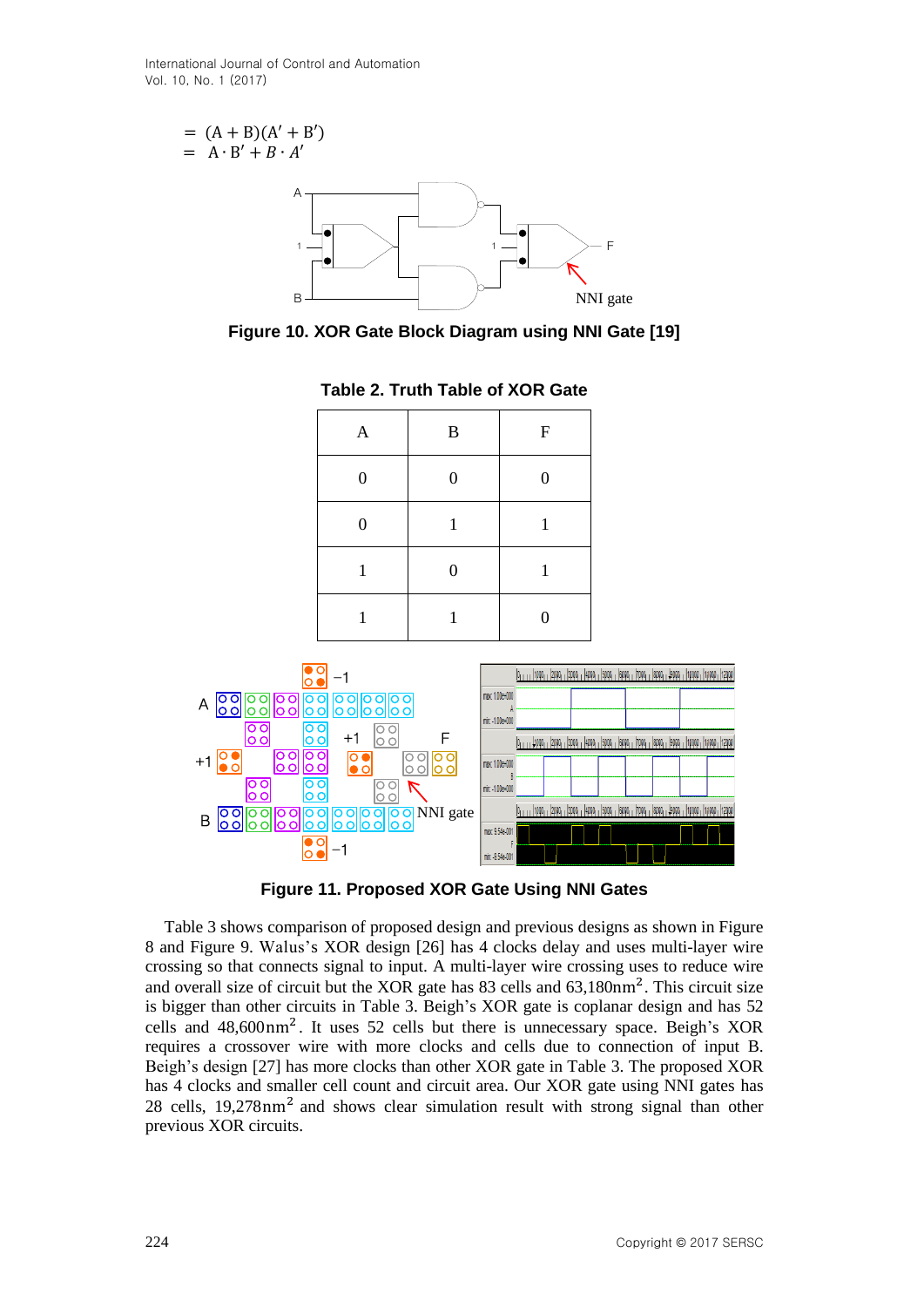| QCA circuit               | Delay<br>(clocks) | Cell count<br>(cells) | Area<br>(in nm <sup>2</sup> ) |
|---------------------------|-------------------|-----------------------|-------------------------------|
| Walus's<br>XOR[26]        |                   | 83                    | 63,180                        |
| Beigh's<br><b>XOR[27]</b> | 5                 | 52                    | 48,600                        |
| Proposed<br><b>XOR</b>    | 4                 | 28                    | 19,278                        |

**Table 3. Comparison of Logical Structures**

#### **4. Conclusions**

In this paper, QCA XOR gate is presented using NNI gates. These NNI gates have reduced the area complexity. Our XOR gate needs only four clock phases. Clocking is important in QCA due to circuit computing speed. The area complexity of the proposed gate has much less than typical circuits. We can make ours to extend or connect to other circuit easily. Our circuit compared with other XOR circuits and confirmed in terms of clocks delay, cell count and circuit area. The proposed circuit has been designed and simulated using QCADesigner tool.

# **Acknowledgments**

This work was supported by the National Research Foundation of Korea (NRF) grant funded by the Korea government (MSIP) (NO. NRF-2015R1A2A1A15055749).

# **References**

- [1] G.E. Moore, "The Microprocessor: Engine of the Technology Revolution", Communications of the ACM, vol.40, no.2, **(1997)**, pp.112-114
- [2] J.C. Jeon, "Extendable Quantum-Dot Cellular Automata Decoding Architecture Using 5-Input Majority Gate", International Journal of Control and Automation, vol.8, no.12, **(2015)**, pp.107-118
- [3] B. Ghosh, A. Kumar and A.K. Salimath, "A Simple Arithmetic Logic Unit (12 ALU) Design Using Quantum Dot Cellular Automata", vol.1, no.4, **(2013)**, pp.279-284
- [4] B. Sen, Y. Sahu, R. Mukherjee, R.K. Nath and B.K. Sikdar, "On the Reliability of Majority Logic Structure in Quantum-Dot Cellular Automata", Microelectronics Journal, vol.47, **(2016),** pp.7-18
- [5] P.D. Tougaw and C.S. Lent, "Logical Devices Implemented Using Quantum Cellular Automata", Journal of Applied Physics, vol.75, no.34, **(1994)**, pp.1818-1825
- [6] C.S. Lent, P.D. Tougaw, W. Porod and G.H. Bernstein, "Quantum Cellular Automata", Nanotechnology, vol.4, no.1, **(1993)**, pp.49-57
- [7] J. Timler and C.S. Lent, "Power Gain and Dissipation in Quantum-Dot Cellular Automata", Journal of Applied Physics, vol.91, **(2002)**, pp.823-831
- [8] S. Basu, A. Bal and S. Sengupta, "A Novel Design of Half and Full Adder Using Basic QCA Gates", International Journal of Computer Applications, vol.103, no.3, **(2014)**, pp.25-29
- [9] C.S. Lent, B. Isaksen and M. Lieberman, "Molecular Quantum-Dot Cellular Automata", Journal of the American Chemical Society, vol.125, no.4, **(2003)**, pp.1056-1063
- [10] C.S. Lent and B. Isaksen, "Clocked Molecular Quantum-Dot Cellular Automata", IEEE Transactions on Electron Devices, vol.50, **(2003)**, pp.1890-1896
- [11] M.Z. Moghadam and K. Navi, "Ultra-Area-Efficient Reversible Multiplier", Microelectronics Journal, vol.43, **(2012)**, pp.377-385
- [12] K. Navi, H.H. Sajedi, R.F. Mirzaee, M.H. Moaiyeri, A. Jalali and O. Kavehei, "High-Speed Full Adder Based on Minority Function and Bridge Style for Nanoscale", Integration the VLSI Journal, vol.44, **(2012)**, pp.155-162
- [13] M.M. Arjmand, M. Soryani, K. Navi and M.A. Tehrani, "A Novel Ternary-to-Binary Converter in Quantum-Dot Cellular Automata", IEEE Computer Society Annual Symposium on VLSI (ISVLSI), **(2012)**, pp.147-152